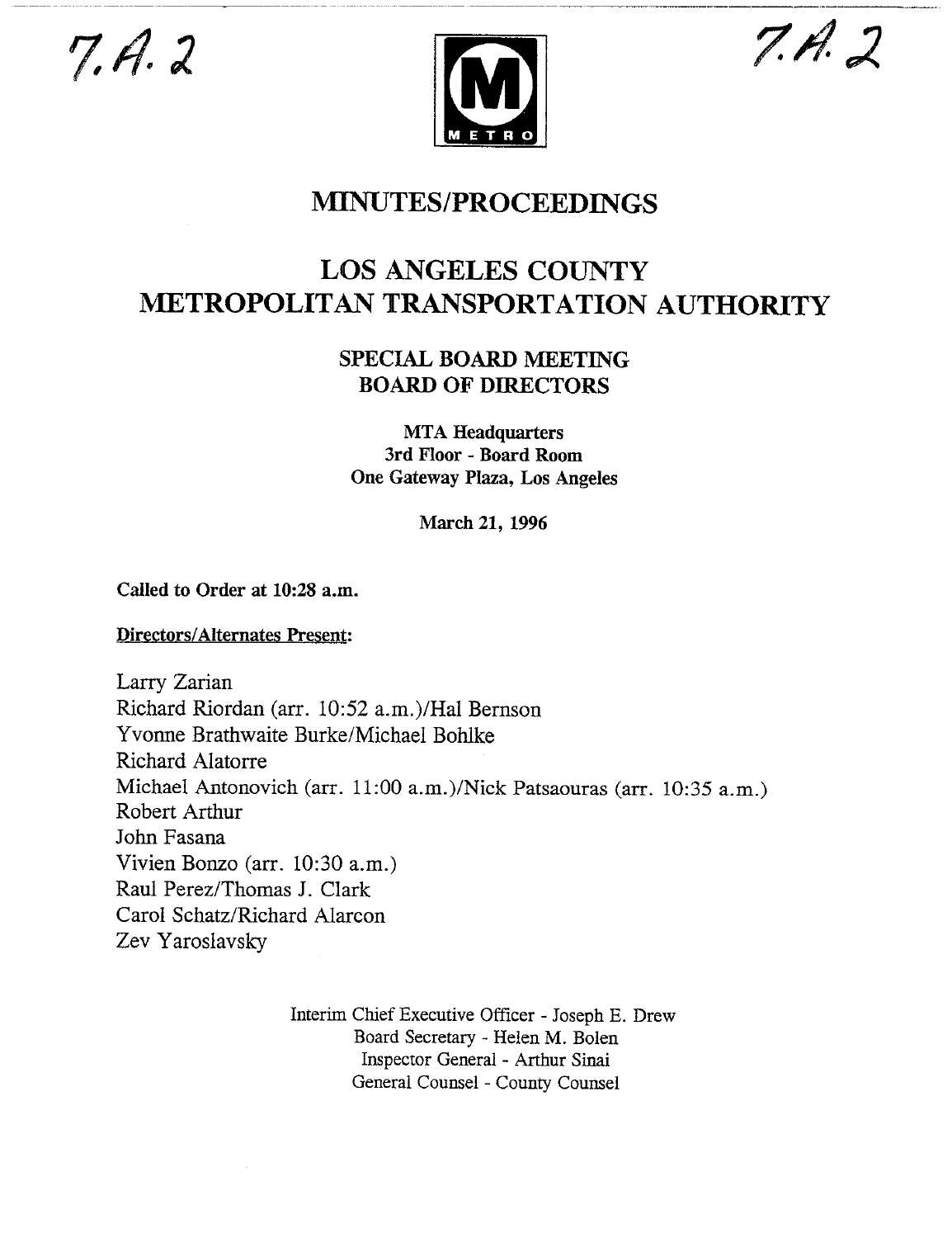## I. Public Comment - NONE

 $2.$ CARRIED OVER FOR CLOSED OVER THE MARCH 27 Board A contract with Se James covering **Owner Controlled Insurance Program (OCIP)**  $M_{\text{eff}}$  a recommendation to amend a contract with  $S_{\text{eff}}$  (OCTP) brokerage and administrative services at a cost of  $$1,876$ , $472$  for the first year and  $$1,573,972$  for years two and three.

The following insurance company representatives spoke against award of this contract. C. Southwell, InsureTech Insurance Services; C. Reed, Alexander & Alexander; J. Williams, Amherst Insurance Co.; K. Caldwell, AON/RHH, D. Hanson, Innovative Risk Services, Inc.; W. Curron, Mass Transit Group; and P. French, Marsh & McLennan. They said the MTA could receive better pricing by continuing the current REP process, that the current REP is due March 22nd and most had spent a great deal of time and money developing their proposals, and that coverage could continue without a break if a new firm was awarded the contract.

p. Chiodo also spoke against award of the contract.

Appearance of J. Walsh.

Director Alatorre asked when the RFP was sent to brokerage community and was told December, 1995, and that the REP's were due the end of last week, but that there was an extension to March 22.

Members of the Board expressed concern that an RFP had been issued requesting proposals on how to structure our OCIP Program and Risk Management and at the same time staff was considering amending the current contract. Some concern was expressed that no other company could get a program in place in a timely manner so there would be continuous coverage.